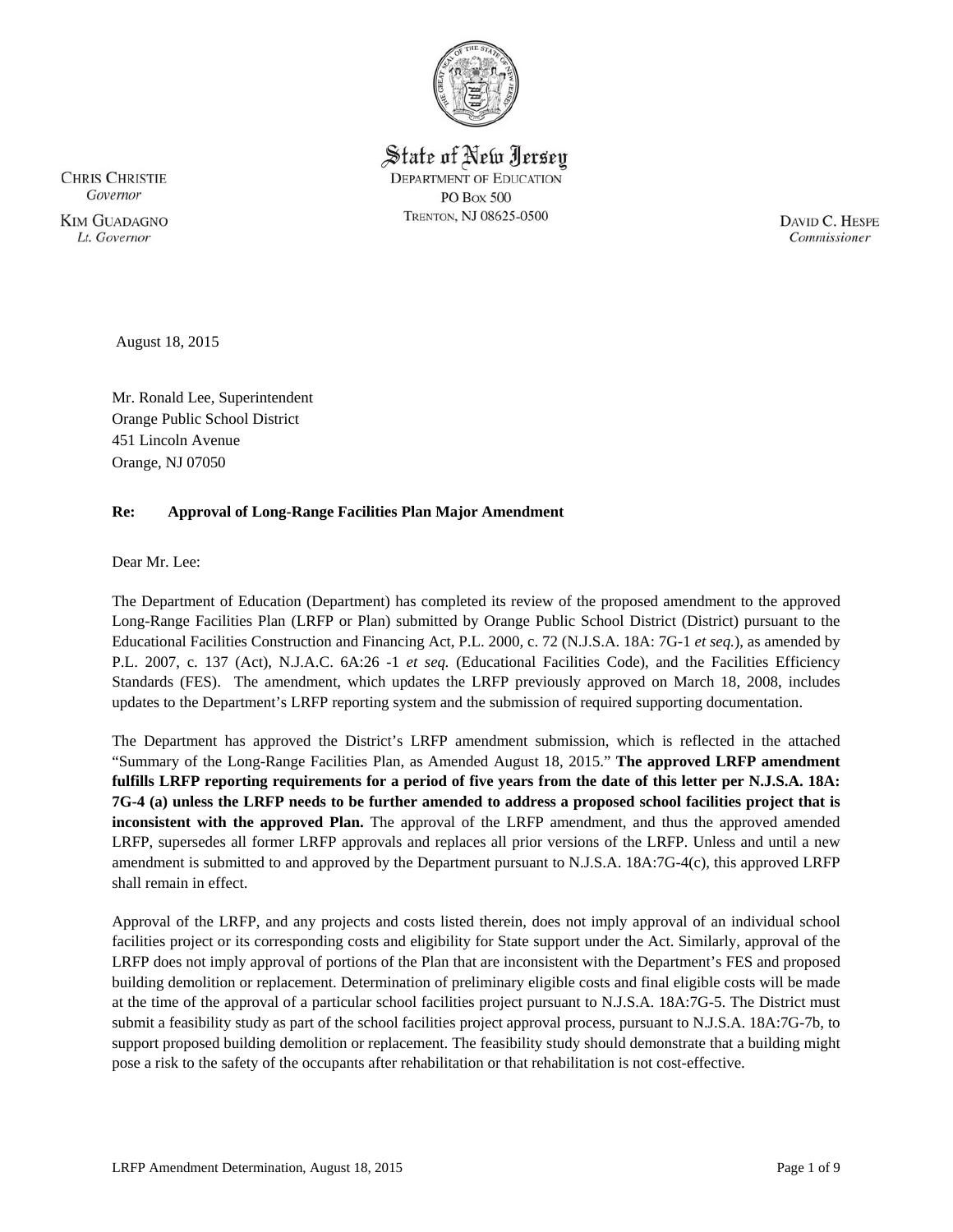We trust that this document will adequately explain the Final Determination and allow the District to move forward with the implementation of projects within its LRFP. Should you have questions pertaining to the LRFP, contact me at (609) 943-5681or susan.kutner@doe.state.nj.us. Contact Anthony Brun from the Office of School Facilities and Finance at (609) 984-7818 or anthony.brun@doe.state.nj.us with any questions pertaining to project status or advancement.

Sincerely,

Susan Kirk

Susan Kutner Acting Deputy Executive Director, Office of School Facilities and Finance

#### Enclosure

c: Bernie Piaia, New Jersey Department of Education, Office of School Facilities and Finance Anthony Brun, New Jersey Department of Education, Office of School Facilities and Finance Paul Hamilton, New Jersey Schools Development Authority Adekunle James, Orange Public School District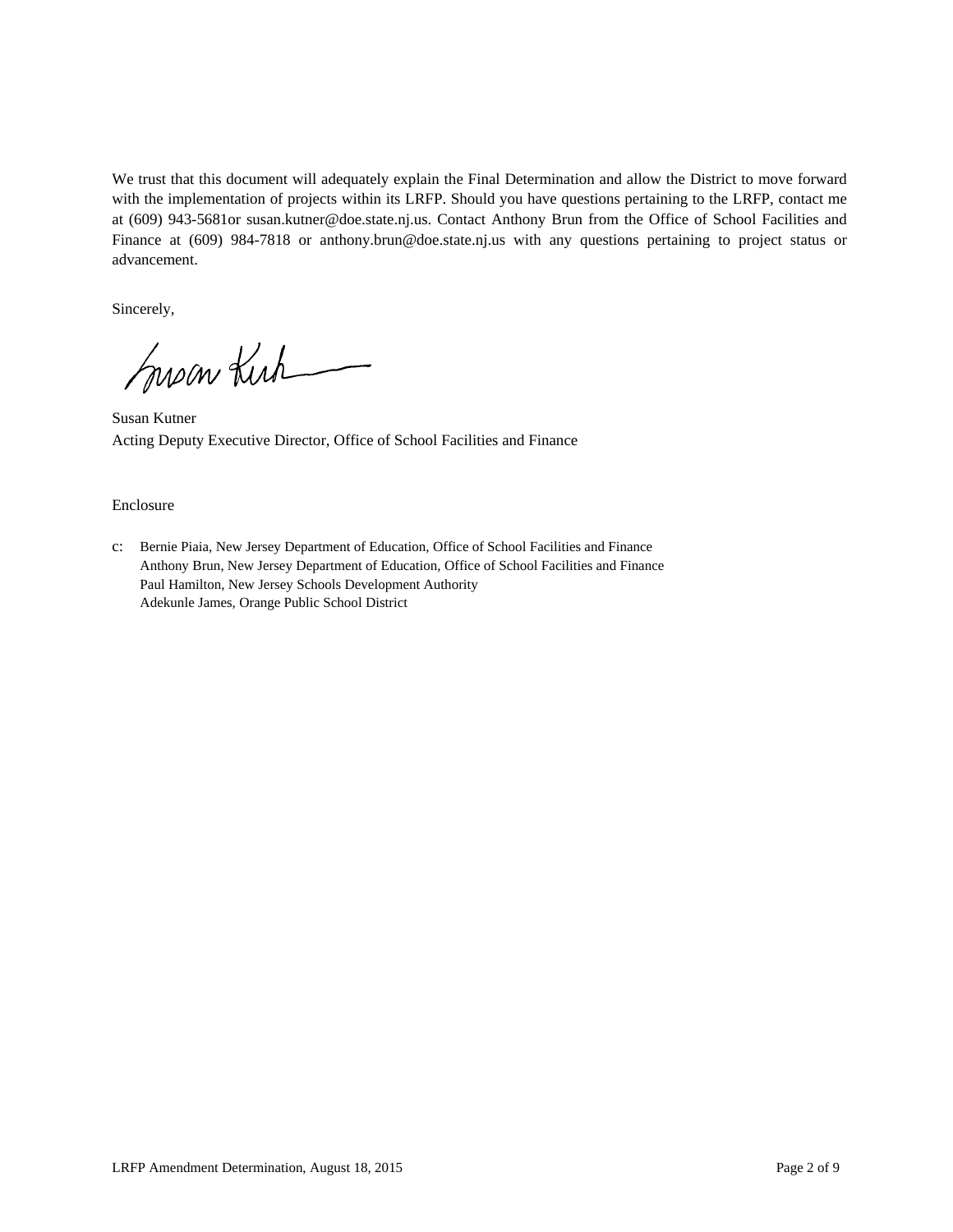# Orange Public School District **Summary of the Long-Range Facilities Plan, as Amended August 18, 2015**

The Department of Education (Department) has completed its review of the Long-Range Facilities Plan (LRFP or Plan) amendment submitted by the Orange Public School District (District) pursuant to the Educational Facilities Construction and Financing Act, P.L. 2000, c. 72 (N.J.S.A. 18A: 7G-1 *et seq.*), as amended by P.L. 2007, c. 137 (Act), N.J.A.C. 6A:26-1 et seq. (Educational Facilities Code), and the Facilities Efficiency Standards (FES).

This is the Department's summary of the District's LRFP, as amended August 18, 2015. The summary is based on the standards set forth in the Act, the Educational Facilities Code, the FES, data in the Department's LRFP reporting system, and District-supplied supporting documentation. The referenced reports in *italic* text are standard LRFP reports generated from the LRFP system.

## **1. Inventory Overview**

The District provides services for students in grades PK-12 and is classified as an SDA District for funding purposes. Existing and proposed schools, sites, buildings, playgrounds, playfields, and parking lots were identified in the LRFP. The total number of existing and proposed district-owned or leased schools, sites, and buildings are listed in Table 1. A detailed description of each asset can be found in the LRFP website report titled *"Site Asset Inventory Report."* Section 5 of this Summary lists work proposed for each school building.

|                                                    | <b>Existing</b> | <b>Proposed</b> |
|----------------------------------------------------|-----------------|-----------------|
| Sites:                                             |                 |                 |
| <b>Total Number of Sites</b>                       |                 |                 |
| Number of Sites with no Buildings                  |                 | 0               |
| Number of Sites with no Instructional Buildings    |                 |                 |
| <b>Schools and Instructional Buildings:</b>        |                 |                 |
| Total Number of Schools (assigned DOE school code) |                 | 10              |
| <b>Total Number of Instructional Buildings</b>     |                 |                 |

### **Table 1: Inventory Summary**

**As directed by the Department, incomplete school facilities projects that are under construction are represented as "existing" in the LRFP.** Applicable District projects that include new construction and/or the reconfiguration of existing program space are as follows: n/a.

Major conclusions are as follows:

- The District is proposing to maintain the existing number of District-owned or leased sites.
- The District is proposing to decrease the existing number of District-operated schools. *(Discontinue Orange ECC.)*
- The District is proposing to decrease the existing number of District-owned or leased instructional buildings. The District is proposing to increase the existing number of District-owned or leased noninstructional buildings. *(Proposed bus maintenance facility).*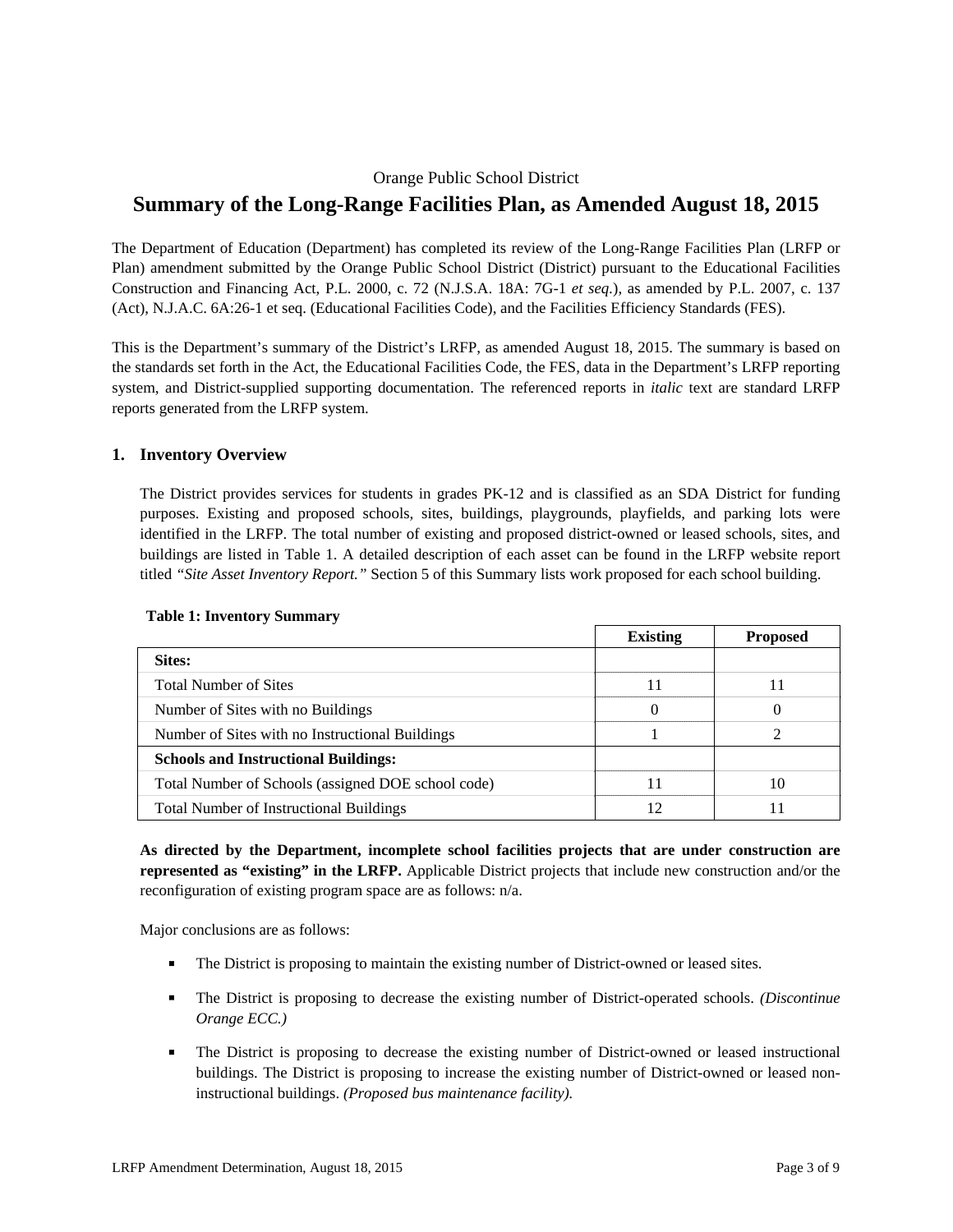**FINDINGS** The Department has determined that the proposed inventory is adequate for approval of the District's LRFP amendment. However, the LRFP determination does not imply approval of an individual school facilities project listed within the LRFP. The District must submit individual project applications for project approval. If building demolition or replacement is proposed, the District must submit a feasibility study, pursuant to N.J.S.A. 18A:7G-7b, as part of the application for the specific school facilities project.

# **2. K-12 Enrollments**

The number of students, or "proposed enrollments," for five-year planning purposes was determined by the District on a district-wide and school level basis. Proposed district enrollments are based on a cohort-survival enrollment projection incorporating historic enrollments from 2009-14.

Existing and proposed enrollments are listed in Table 2. Detailed projection information can be found in the supporting document titled "*Orange 2015 Amendment Projection."*

#### **Table 2: K-12 Enrollment Comparison**

|                                                   | 2014-15<br><b>Enrollments</b> | <b>District Proposed</b><br><b>Enrollments</b> |
|---------------------------------------------------|-------------------------------|------------------------------------------------|
| Grades PK, including SE (excl. private providers) | 353                           | 319                                            |
| Grades K-5, including SE                          | 2.581                         | 2.531                                          |
| Grades 6-8, including SE                          | 1,089                         | 1.234                                          |
| Grades 9-12, including SE                         | 1.164                         | 1,380                                          |
| <b>District PK-12 Totals</b>                      | 5,187                         | 5,464                                          |

*"SE" = Special Education* 

**FINDINGS** The Department has determined that the District's proposed enrollments are supportable for approval of the District's LRFP amendment. The Department will require a current enrollment projection at the time an application for a school facilities project is submitted incorporating the District's most recent enrollments in order to verify that the LRFP's planned capacity continues to be appropriate.

## **3. FES and District Practices Capacity**

The proposed room inventories for each school were analyzed to determine whether the LRFP provides adequate capacity for the proposed enrollments. Two capacity calculation methods, called *"FES Capacity"* and *"District Practices Capacity,"* were used to assess existing and proposed school capacity in accordance with the FES and District program delivery practices. A third capacity calculation, called *"Functional Capacity,"* determines Unhoused Students and potential State support for school facilities projects. Functional Capacity is analyzed in Section 4 of this Summary.

 *FES Capacity* only assigns capacity to pre-kindergarten *(if district-owned or operated),* kindergarten, general, and self-contained special education classrooms. No other room types are considered to be capacity-generating**.** Class size is based on the FES and is prorated for classrooms that are sized smaller than FES classrooms. FES Capacity is most accurate for elementary schools, or schools with non-departmentalized programs, in which instruction is "homeroom" based. This capacity calculation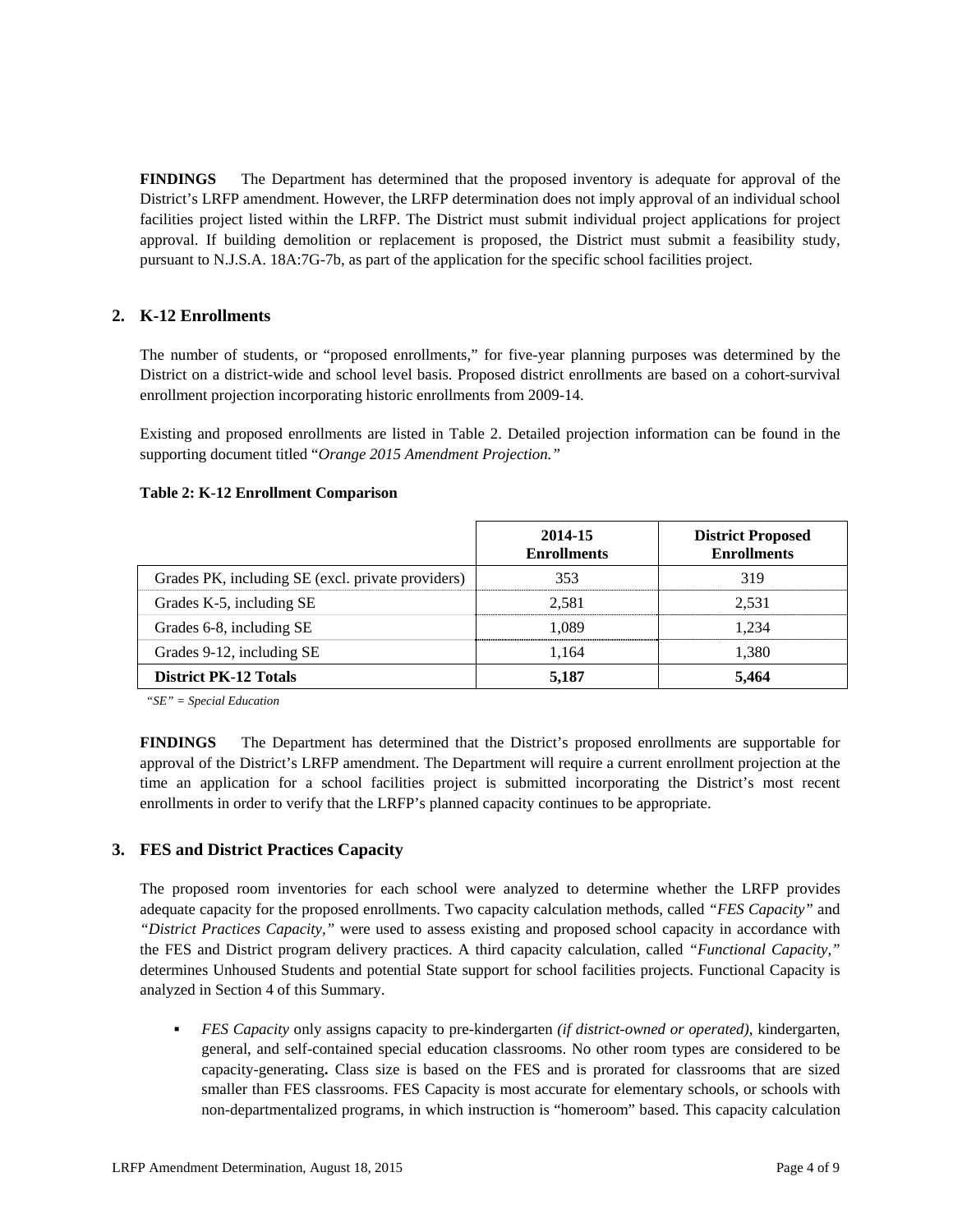may also be accurate for middle schools depending upon the program structure. However, this method usually significantly understates available high school capacity since specialized spaces that are typically provided in lieu of general classrooms are not included in the capacity calculations.

 *District Practices Capacity* allows the District to include specialized room types in the capacity calculations and adjust class size to reflect actual practices. This calculation is used to review capacity and enrollment coordination in middle and high schools.

A capacity utilization factor in accordance with the FES is included in both capacity calculations. A 90% capacity utilization rate is applied to classrooms serving grades K-8. An 85% capacity utilization rate is applied to classrooms serving grades 9-12. No capacity utilization factor is applied to preschool classrooms.

Table 3 provides a summary of proposed enrollments and District-wide capacities. Detailed information can be found in the LRFP website report titled "*FES and District Practices Capacity."*

|                        | <b>Proposed</b><br><b>Enrollment</b> | <b>Proposed</b><br><b>FES Capacity</b> | Deviation* | <b>Proposed</b><br><b>District</b><br><b>Practices</b><br>Capacity | Deviation* |
|------------------------|--------------------------------------|----------------------------------------|------------|--------------------------------------------------------------------|------------|
| Preschool (PK)         | 319                                  | 410.33                                 | 91.33      | 335.01                                                             | 16.01      |
| Elementary $(K-5)$     | 2,531                                | 2,330.73                               | $-200.27$  | 2,623.02                                                           | 92.02      |
| Middle $(6-8)$         | 1,234                                | 1,370.44                               | 136.44     | 1,263.79                                                           | 29.79      |
| High $(9-12)$          | 1,380                                | 853.55                                 | $-526.45$  | 1,412.26                                                           | 32.26      |
| <b>District Totals</b> | 5,464                                | 4,965.05                               | -498.95    | 5,634.10                                                           | 170.10     |

#### **Table 3 Proposed Enrollments and Capacity Summary**

*\* Positive numbers signify surplus capacity; negative numbers signify inadequate capacity. Negative values for District Practices capacity are acceptable if proposed enrollments do not exceed 100% capacity utilization.* 

Major conclusions are as follows:

- The District has adequately coordinated proposed school capacities and enrollments in the LRFP for grade groups with proposed new construction.
- Adequate justification has been provided by the District if capacity for a school with proposed work in the LRFP deviates from the proposed enrollments by more than 5% and if new construction is proposed for the grade group(s) served.

**FINDINGS** The Department has determined that proposed District capacity, in accordance with the proposed enrollments, is adequate for approval of the District's LRFP amendment. The Department will require a current enrollment projection at the time an application for a school facilities project is submitted, incorporating the District's most recent enrollments, in order to verify that the LRFP's planned capacity meets the District's updated enrollments.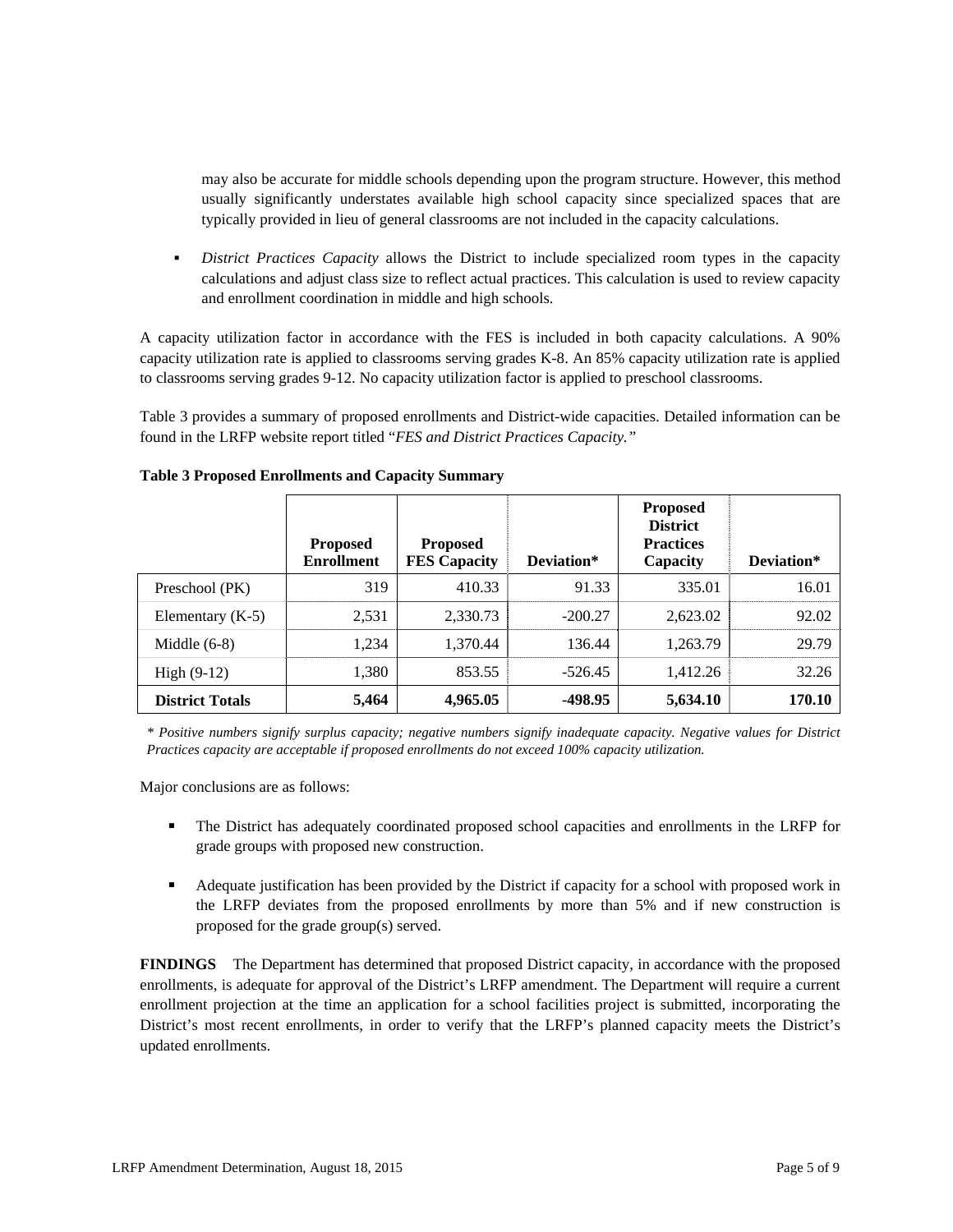# **4. Functional Capacity and Unhoused Students Prior to Proposed Work**

*Functional Capacity* was calculated and compared to proposed enrollments to provide a preliminary estimate of Unhoused Students and new construction funding eligibility. Functional Capacity is the adjusted gross square feet of a school building *(total gross square feet minus excluded space)* divided by the minimum area allowance per Full-time Equivalent student for the grade level contained therein. Unhoused Students is the number of students projected to be enrolled in the District that exceeds the Functional Capacity of the District's schools pursuant to N.J.A.C. 6A:26-2.2(c).

*"Excluded Square Feet"* in the LRFP Functional Capacity calculation includes (1) square footage exceeding the FES for any pre-kindergarten, kindergarten, general education, or self-contained special education classroom; (2) grossing factor square footage *(corridors, stairs, mechanical rooms, etc.)* that exceeds the FES allowance, and (3) square feet proposed to be demolished or discontinued from use. Excluded square feet may be revised during the review process for individual school facilities projects.

Table 4 provides a preliminary assessment of Functional Capacity, Unhoused Students, and Estimated Maximum Approved Area for the various grade groups in accordance with the FES. Detailed information concerning the calculation and preliminary excluded square feet can be found in the LRFP website reports titled *"Functional Capacity and Unhoused Students*" and *"Functional Capacity Excluded Square Feet."*

|                        |            | B          |                 |                |                          |
|------------------------|------------|------------|-----------------|----------------|--------------------------|
|                        |            | Estimated  |                 | D              | $E = C x D$              |
|                        | A          | Existing   | $C = A-B$       | Area           | <b>Estimated Maximum</b> |
|                        | Proposed   | Functional | Unhoused        | Allowance      | Approved Area for        |
|                        | Enrollment | Capacity   | <b>Students</b> | (gsf/students) | <b>Unhoused Students</b> |
| Preschool (PK)         | 319        | 290.04     | 28.96           | 125.00         | 3,619.71                 |
| Elementary $(K-5)$     | 2,531      | 2,848.06   | 0.00            | 125.00         | 0.00                     |
| Middle $(6-8)$         | 1,234      | 974.72     | 259.28          | 134.00         | 34,743.44                |
| High $(9-12)$          | 1,380      | 906.63     | 473.37          | 151.00         | 71,478.17                |
| <b>District Totals</b> | 5,464      | 5.019.46   |                 |                |                          |

**Table 4: Functional Capacity and Unhoused Students Prior to Proposed Work** 

Major conclusions are as follows:

- The calculations for "Estimated Existing Functional Capacity" do not include incomplete school facilities projects that are under construction and/or funded by the New Jersey Schools Development Authority.
- The District, based on the preliminary LRFP assessment, has Unhoused Students for the following FES grade groups: PK, 6-8, 9-12.
- The District, based on the preliminary LRFP assessment, does not have Unhoused Students for the following grade groups: K-5.
- The District is not proposing to demolish or discontinue the use of existing district-owned instructional space that is currently in use. The Functional Capacity calculation excludes square feet proposed to be demolished or discontinued for the following FES grade groups: n/a.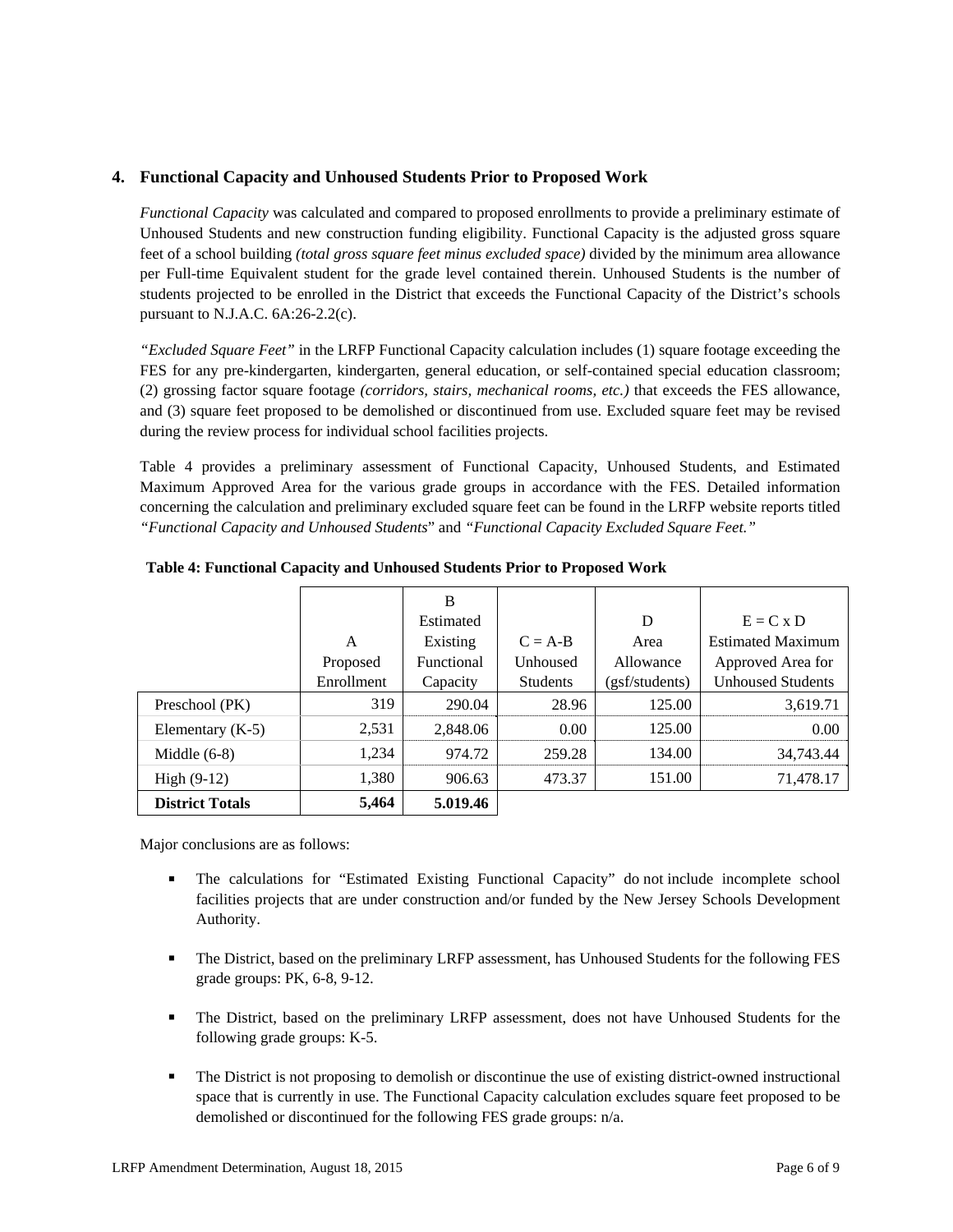**FINDINGS** Functional Capacity and Unhoused Students calculated in the LRFP are preliminary estimates. Justification for square footage in excess of the FES and the determination of additional excluded square feet, Preliminary Eligible Costs (PEC), and Final Eligible Costs (FEC) will be included in the review process for specific school facilities projects. A feasibility study undertaken by the District is required if building demolition or replacement is proposed per N.J.A.C. 6A:26-2.3(b)(10).

# **5. Proposed Work**

The District was instructed to review the condition of its facilities and sites and to propose corrective *"system"* and *"inventory"* actions in its LRFP. *"System"* actions upgrade existing conditions without changing spatial configuration or size. Examples of system actions include new windows, finishes, and mechanical systems. *"Inventory"* actions address space problems by removing, adding, or altering sites, schools, buildings and rooms. Examples of inventory actions include building additions, the reconfiguration of existing walls, or changing room use.

Table 5 summarizes the type of work proposed in the District's LRFP for district-operated instructional buildings proposed to be maintained, acquired, or constructed new. "*Renovation*" includes inventory and system actions. Detailed information can be found in the LRFP system reports titled *"School Asset Inventory Report" and "LRFP Inventory Actions Summary Report"* and in the supporting document titled *"Proposed System Actions/Capital Maintenance."*

| <b>School Name</b>                        | <b>Proposed</b><br><b>Grades</b> | <b>Proposed Scope of Work</b>      |
|-------------------------------------------|----------------------------------|------------------------------------|
| <b>Cleveland Street Elementary School</b> | PK-6                             | Renovation/addition                |
| <b>Forest Street Elementary School</b>    | PK-6                             | Renovation/addition                |
| <b>Heywood Avenue Elementary School</b>   | PK-6                             | Renovation/addition                |
| Lincoln Avenue Elementary School          | K-6                              | <b>Systems</b>                     |
| Oakwood Avenue Elementary School          | PK-6                             | Renovation                         |
| Park Avenue Elementary School             | $PK-6$                           | <b>Systems</b>                     |
| Rosa Parks/Central Community School       | $K-5$                            | No proposed work                   |
| <b>Orange Preparatory Academy</b>         | $7 - 8$                          | Renovation/addition                |
| Career and Innovation Academy             | $9-12$                           | No proposed work (leased building) |
| Orange High School                        | $9-12$                           | Renovation/addition                |

#### **Table 5: Proposed Schools and Scope of Work**

Major conclusions are as follows:

- The District has proposed systems work in one or more instructional buildings.
- The District has proposed inventory changes, including new construction, in one or more instructional buildings.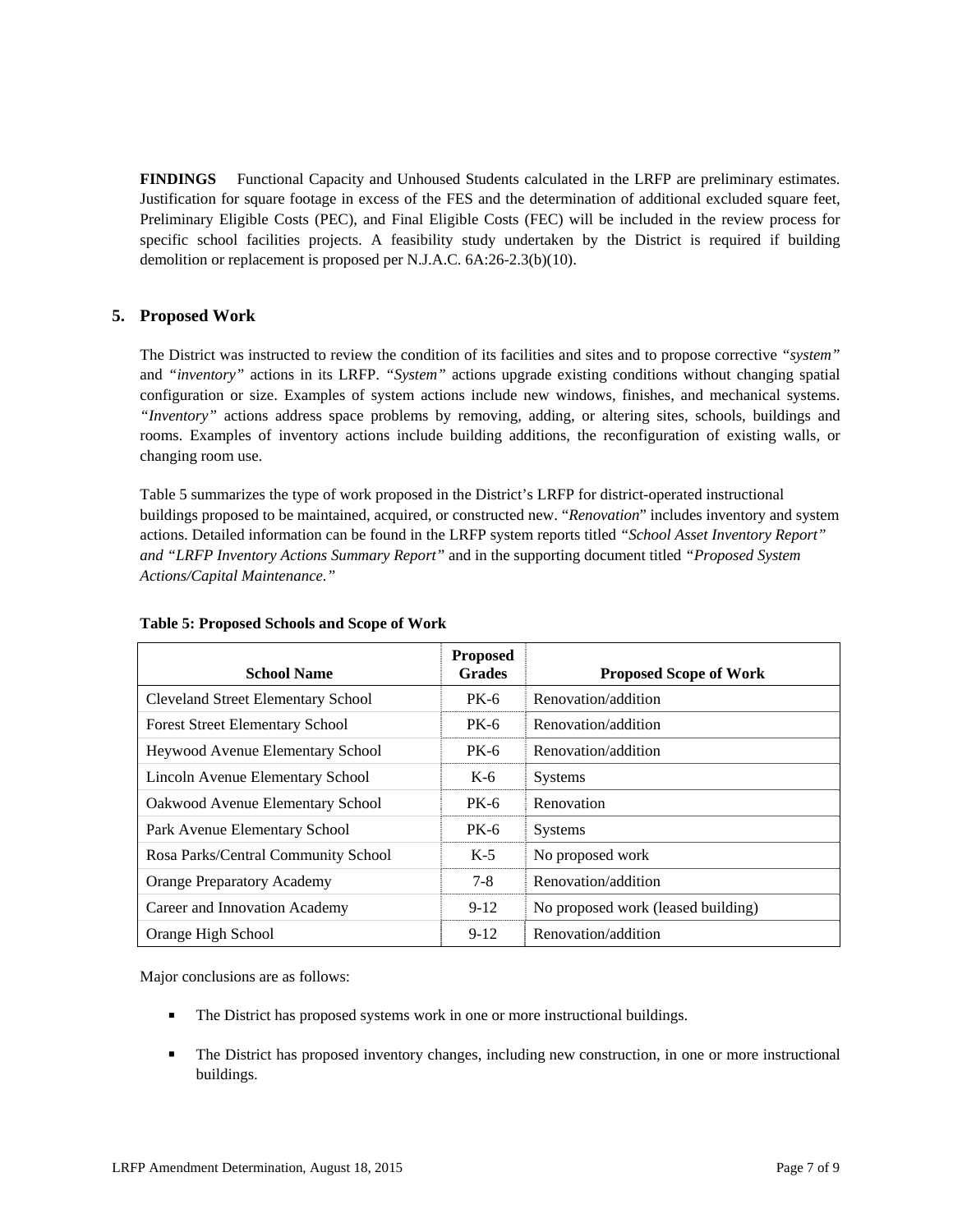The District has not proposed new construction in lieu of rehabilitation in one or more instructional building.

Please note that costs represented in the LRFP are for capital planning purposes only. Estimated costs are not intended to represent preliminary eligible costs or final eligible costs of approved school facilities projects.

The Act (N.J.S.A. 18A:7G-7b) provides that all school facilities shall be deemed suitable for rehabilitation unless a pre-construction evaluation undertaken by the District demonstrates to the satisfaction of the Commissioner that the structure might pose a risk to the safety of the occupants even after rehabilitation or that rehabilitation is not cost-effective. Pursuant to N.J.A.C. 6A:26-2.3(b)(10), the Commissioner may identify school facilities for which new construction is proposed in lieu of rehabilitation for which it appears from the information presented that new construction is justified, provided, however, that for such school facilities so identified, the District must submit a feasibility study as part of the application for the specific school facilities project. The cost of each proposed building replacement is compared to the cost of additions or rehabilitation required to eliminate health and safety deficiencies and to achieve the District's programmatic model.

Facilities used for non-instructional or non-educational purposes are ineligible for State support under the Act. However, projects for such facilities shall be reviewed by the Department to determine whether they are consistent with the District's LRFP and whether the facility, if it is to house students (full or part time) conforms to educational adequacy requirements. These projects shall conform to all applicable statutes and regulations.

**FINDINGS** The Department has determined that the proposed work is adequate for approval of the District's LRFP amendment. However, Department approval of proposed work in the LRFP does not imply that the District may proceed with a school facilities project. The District must submit individual project applications with cost estimates for Department project approval. Both school facilities project approval and other capital project review require consistency with the District's approved LRFP.

# **6. Functional Capacity and Unhoused Students After Completion of Proposed Work**

The *Functional Capacity* of the District's schools *after* completion of the scope of work proposed in the LRFP was calculated to highlight any remaining Unhoused Students. Table 6 provides a preliminary assessment. Detailed information concerning the calculation can be found in the website report titled *"Functional Capacity and Unhoused Students.*"

|                        | Estimated       |          |                |                | Estimated       |
|------------------------|-----------------|----------|----------------|----------------|-----------------|
|                        | Maximum         |          | Proposed       |                | Maximum Area    |
|                        | Approved Area   | Total    | Functional     | Unhoused       | for Unhoused    |
|                        | for Unhoused    | Proposed | Capacity after | Students after | <b>Students</b> |
|                        | <b>Students</b> | New GSF  | Construction   | Construction   | Remaining       |
| Pre-Kindergarten       | 3,619.71        | 10,898   | 376.45         | 0.00           | 0.00            |
| Elementary $(K-5)$     | 0.00            | 38,349   | 3,152.09       | 0.00           | 0.00            |
| Middle $(6-8)$         | 34,743.44       | 49,792   | 1,346.72       | 0.00           | 0.00            |
| High $(9-12)$          | 71,478.17       | 73,632   | 1,396.82       | 0.00           | 0.00            |
| <b>District Totals</b> |                 | 172,670  | 6,272.07       |                |                 |

## **Table 6: Functional Capacity and Unhoused Students After Completion of Proposed Work**